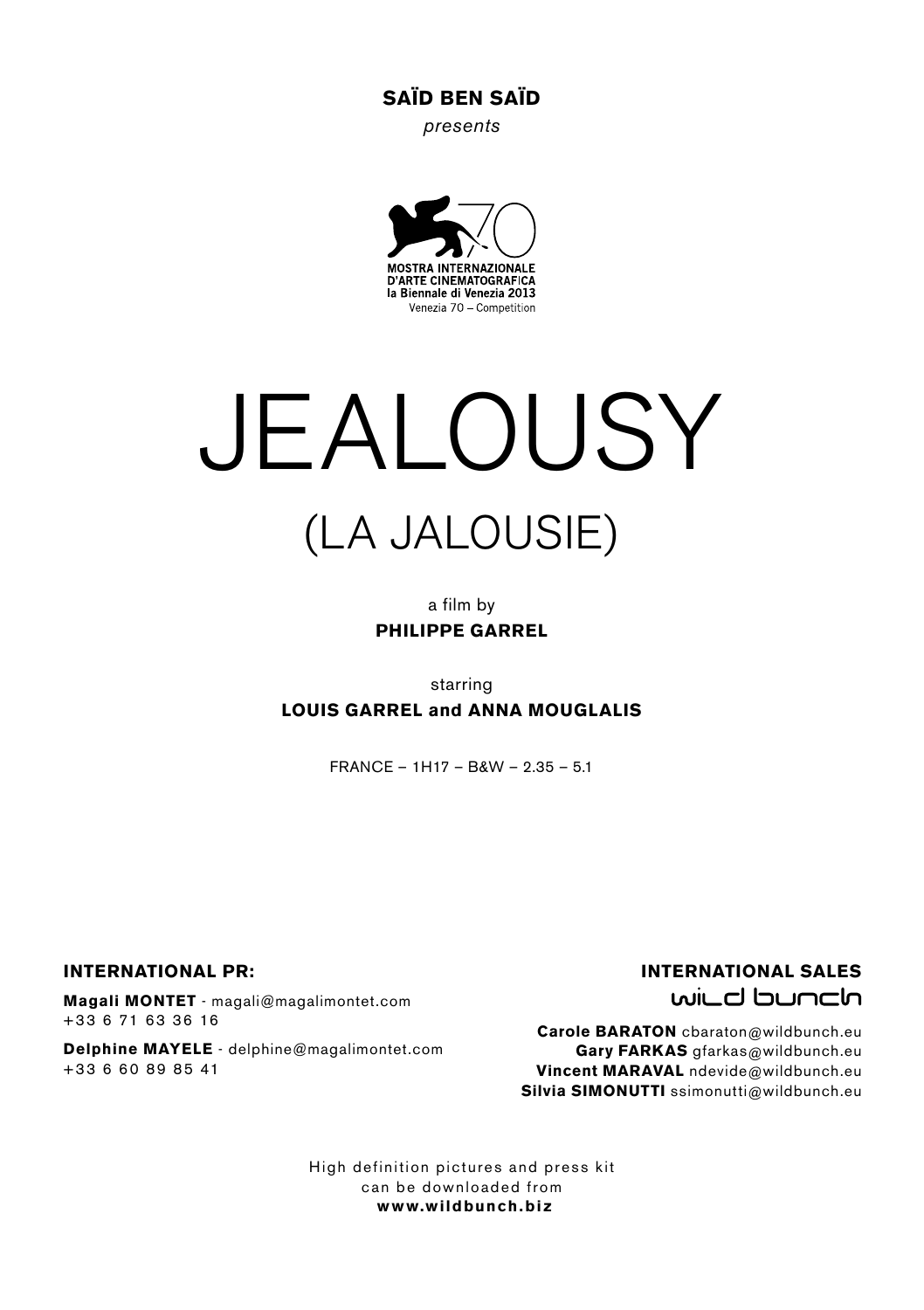# **SYNOPSIS**

A 30-year-old man lives with a woman in a small, furnished rental. He has a daughter by another woman - a woman he abandoned. A theatre actor and very poor, he is madly in love with this other woman. She was once a rising star, but all offers of work have dried up. The man does everything he can to get her a role, but nothing works out. The woman cheats on him. And then she leaves him. The man tries to kill himself, but fails. His sister visits him in hospital. She's all he has left - his sister and the theatre

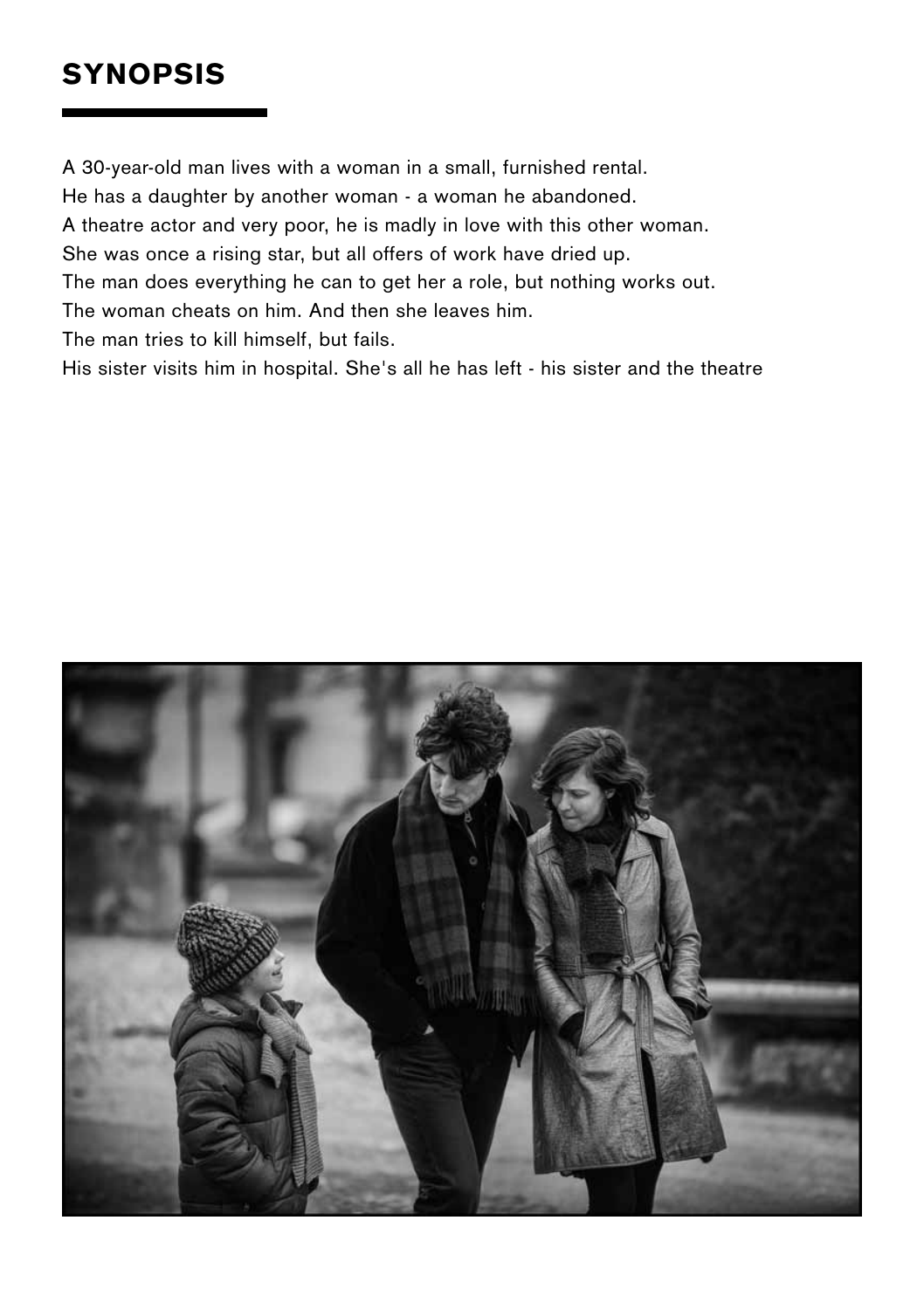# director's INTENTION NOTE

The idea that underpins this film is that my son Louis plays his grandfather at 30 - the same age as Louis today - even though it is set in the present day. It tells of my father's love affair with a woman - and by admiring her I unwittingly made my exemplary mother jealous. And I was a child being raised by my mother (in the film, I am the little girl).

Those are the historical origins of this contemporary film - my son playing my father when he was thirty.

 *- Philippe Garrel*

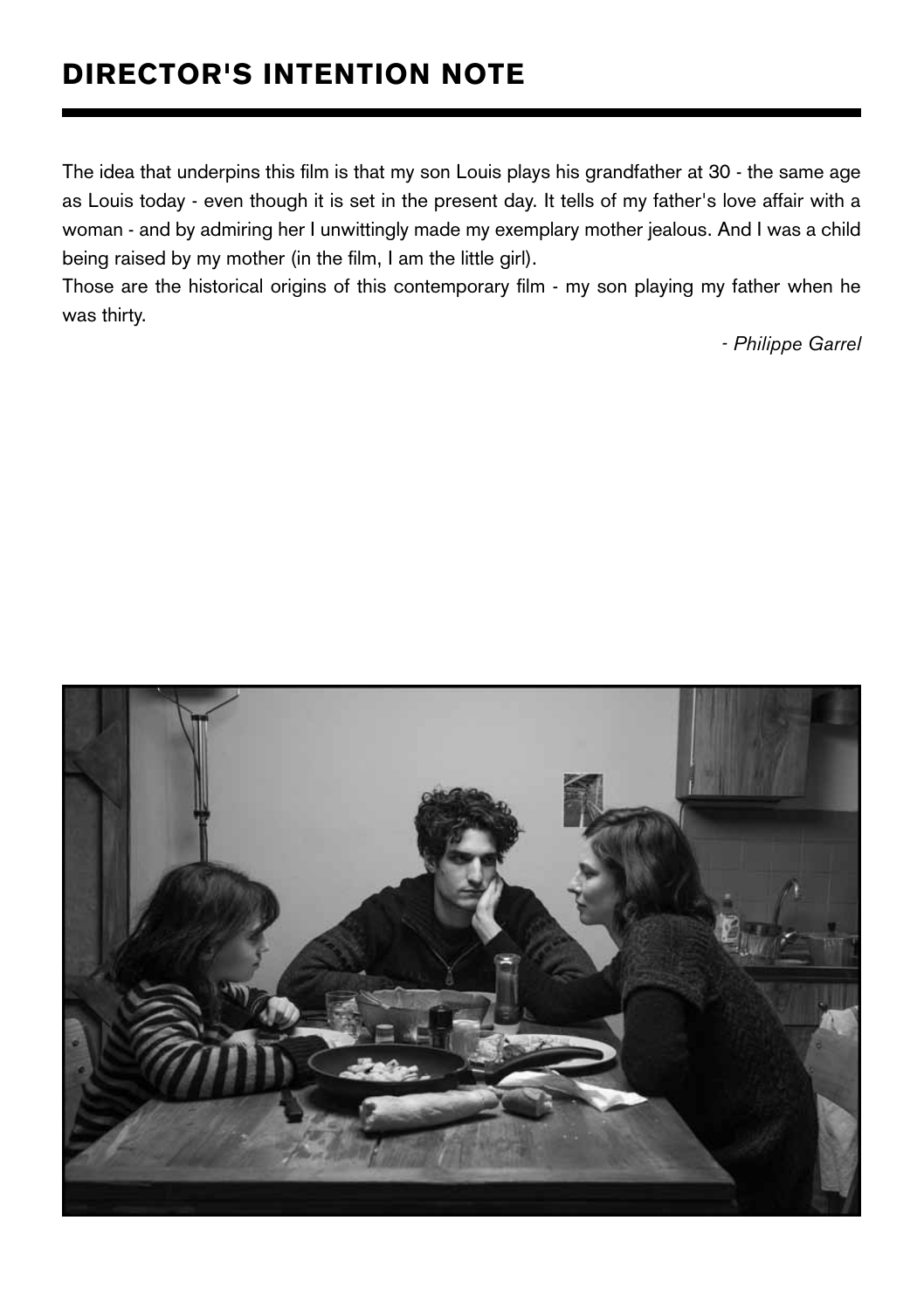# AN INTERVIEW WITH PHILIPPE GARREL By Jean-Michel Frodon

#### Why the title, *Jealousy*?

The title was on the manuscript I kept by my bedside for the six months it took to write the screenplay. I went to sleep each night and woke up each morning with it. So I thought it was possible to keep it. I once tried to call a film *Discord*, but I quickly got rid of the word, or the word got rid of me. Jealousy is worse than discord, but it's also something everyone has felt and for which everyone has blamed himself or herself… There's a side we're trying to shed light on. Jealousy is an enigma everyone has had to deal with.

## There are also the titles of the two chapters: *"I Kept the Angels"* and *"Sparks in a Powder Keg"*.

I often do that; it's useful for me when I shoot. Later, I wonder if I should remove them, but I always end up wanting to keep them, even if it isn't very cinematographic. It's a way of keeping the moment of the birth of a film close to me.

#### *"I Kept the Angels"* is quite mysterious.

It comes from a teacher at the Lycée Montaigne, who was very important to me and who is represented in the film by the older man whom Louis goes to visit at the end, the one who tells him he understands fictional characters better than those in real life. I went to see this French teacher until he was very old and I remember the last time we saw each other I asked him: "You still don't believe in God?" to which he replied "No, but I kept the angels." That stayed with me. Later he died. Of course in the film it refers more obviously to having kept the children, to the fact that the break-up between the man and the woman didn't involve a break with the young daughter.

# The script was co-written by Caroline Deruas, Arlette Langmann, Marc Cholodenko and you. Four writers - isn't that a lot?

Yes, it's the first time I've managed it, and I find it interesting. Two men and two women. In fact we wrote the first draft in three months, very quickly. Then it was only a matter of adding small finishing touches.

# Arlette Langmann for the screenplay, Yann Dedet as editor, even Willy Kurant… they all suggest a reference to Pialat.

Exactly. I've never had a problem with referring to masters, in the same way painters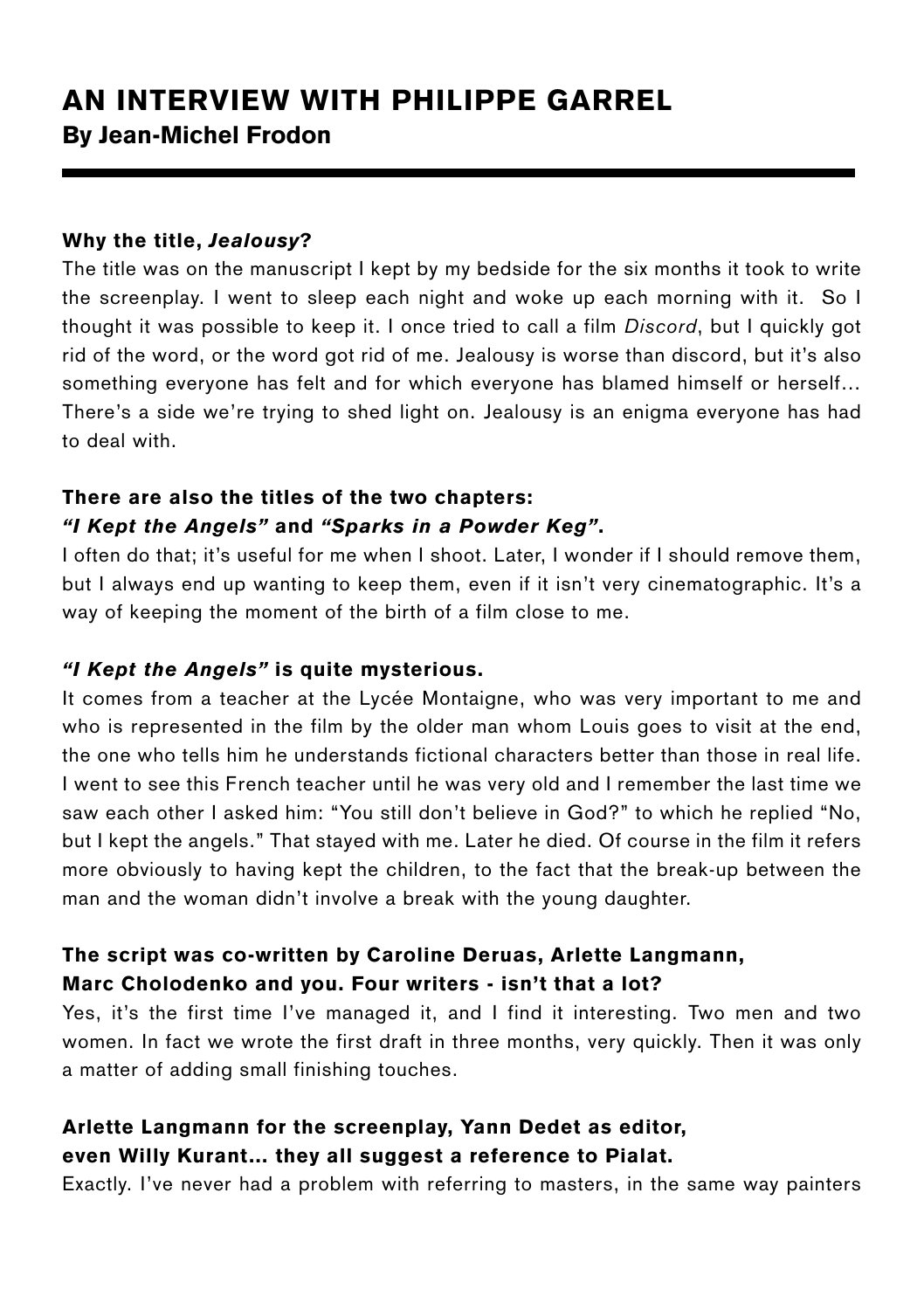used to study in museums. It's not a matter of imitation, but you're better-equipped if you can rest on what the great artists have discovered before you. I'm a disciple of Bresson, Godard and Truffaut. And there are also other references.

# Is this abundance of inspiration reflected by the fact that there were several writers?

It is important to me that the script should be the result of very different contributions. The final screenplay is a collage of what the four participants bring. We start from a simple canvas and from that, everyone picks scenes that we write separately. Later we put them together and see what the result is, if we have enough to make the ensemble of the story comprehensible. Later the true unity in the storytelling comes from writing with the camera, during the shoot. Sometimes two people write the same scene, each on their own, and we try to decide later which version works better.

## So, one writer takes charge of the scenes in the theatre, and another the scenes with the child...

No, not at all. Everyone takes scenes at all points in the story. It's really free, what we need is that at one point we have, between the four of us, covered the story as a whole. Within the narrative, the fact that we go from a scene written by a man to another written by a woman brings a diversity of feeling, of relationship to the world, which is what I'm looking for. Masculine and feminine writing are often very different.

# There is a generational as well as a gender difference, for example between Arlette Langmann and Caroline Deruas.

Yes, this also matters, even if I don't believe it's as important.

# Is this collage of a screenplay very close to what we see in the film or is there room for change?

It's the story that we have written, as we have written it, but there's a great freedom on set. There are improvised parts, what we have written is not necessarily dialogued; it's often the situation *qua* situation that interests me. When the scene is written favoring situation over dialogue or the drama itself, the actors have room to improvise.

# How much did Louis get involved in the script? You know from the start he's going to play the role, this is your fourth film together, he's your son… It's difficult to imagine that he didn't influence the character, who also bears his name...

He doesn't get involved directly but of course we, the screenwriters, know he will play the part. His character is written bearing in mind the personal ties he has with such and such a situation, and clearly the Louis in the film resembles him. I'm lucky to have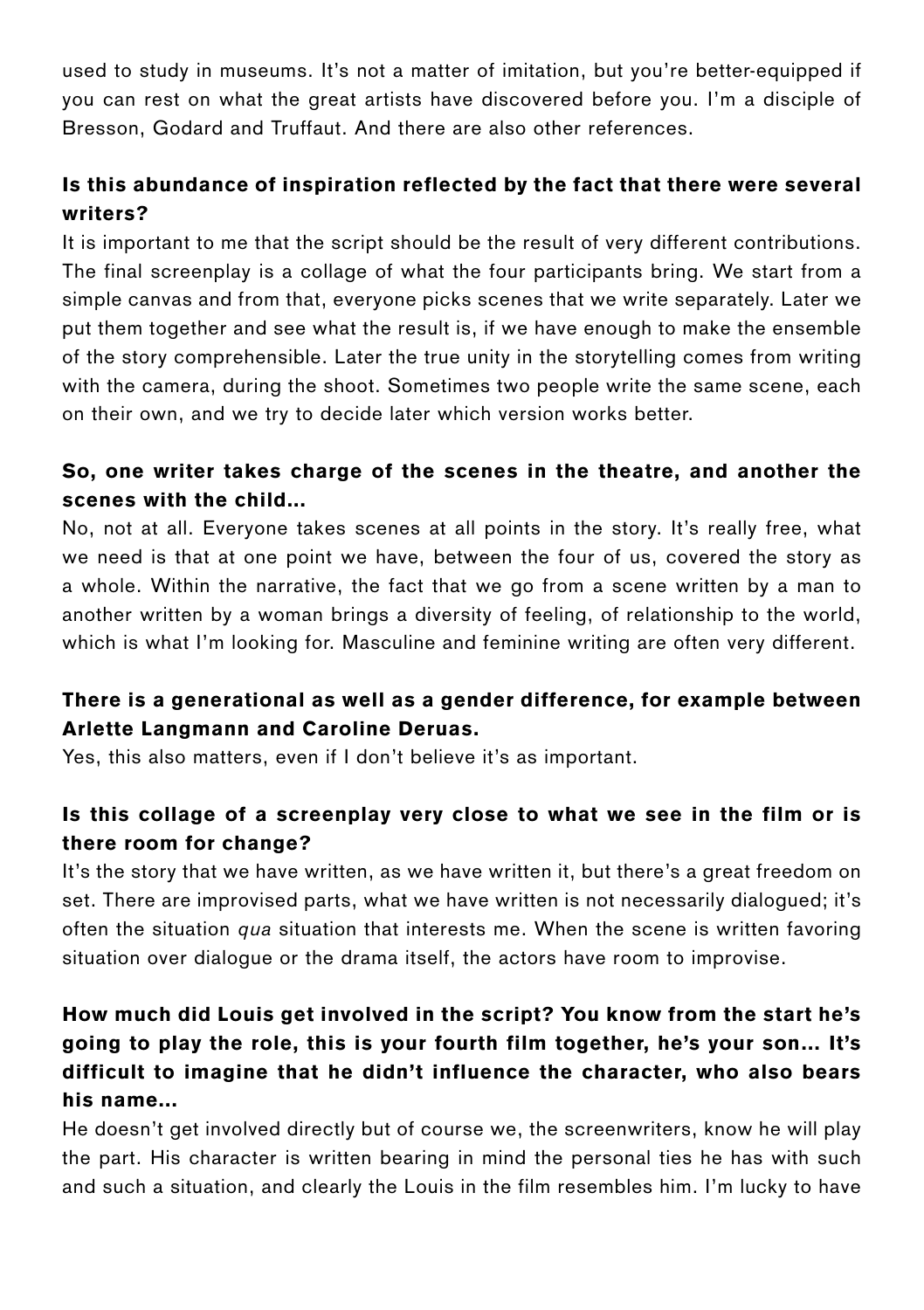been able to study him as an actor over long periods of time, in the same way as I did with my father when I was younger. It's a great help to me. Moreover, Louis is very good at improvising, I know that within the frame we gave him, he will know how to invent, that he will develop well, bringing things that come from him.

#### This implies leaving the actors a lot of room.

Yes. When Louis says scenes shouldn't be bound, he's right. This openness allows what is written and what is improvised to achieve a certain unity, a truth. For me, making the film largely means making sure this will happen. As if I'm setting it down. When I make a film I don't want to finish a project that would have preceded it. There is no fantasy of the film followed by its making, there is only the practice. In the writing and in the filming something takes shape, something appears in the act of making. As the song at the end says: "Lay your burden down here."

# When you talk about improvisation, about the film appearing in the moment it is being made, does this mean you shoot without knowing what is going to happen?

No, not at all, we work a great deal on each scene. First during rehearsals, then on set, then after having decided the camera positions, then once the lighting has been arranged, the boom, etc… At that point we still haven't shot anything. It's only once everyone has established him or herself that I say "Action!" And in principle we only do one take. Unless a serious incident necessitates a second take.

#### Why did you shoot in scope? Did it help you in your way of working?

It's the only luxury related to the image to which I have access. I use real anamorphic scope, 35mm. It gives beautiful results, particularly - and paradoxically - in very cramped places. This system of filming allows the camera to catch things at the extreme edges of the picture, giving a range other methods do not offer. But for this you need an exceptional cameraman, like Jean-Paul Meurisse, who is able to shoot handheld scope with perfect precision. That's how most of the shots were filmed.

# There are some strong, very powerful framing choices, all the more so since they aren't demanded by the narration. In particular, close ups that often take place when what must be said has already been said, and which work in a different way.

That comes from the silent cinema. I've made silent movies, I love silent films. They've left their mark on me, even if I know that I'll never again have the possibility of making one. I'd love to, though, I am sure I'd know how to do it. For certain close ups I use special lenses, designed to shoot from very close, which allow faces an incredible expressivity.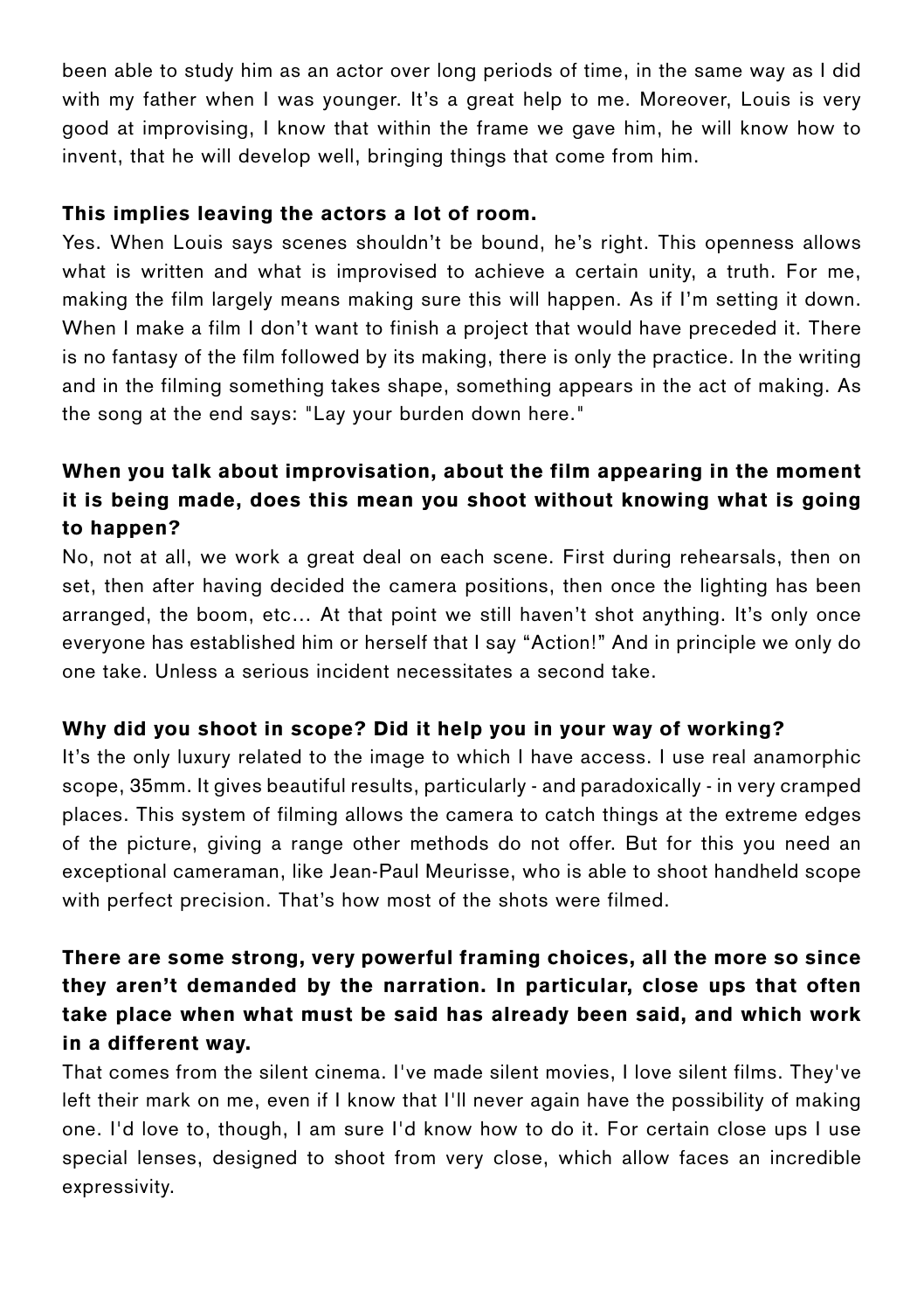# Is working with Willy Kurant as D.P. a sort of continuity with your long collaboration with William Lubtchansky?

… and Raoul Coutard. Precisely. The three of them carry an exceptional history; they made the fastest films ever. It's from the sixties but it's not forgotten. Willy Kurant has had it ever since *Masculin Féminin* or Skolimowski's *The Departure*. These three are Nouvelle Vague creators, like the directors or the actors, autodidacts who have made their own knowledge, their own ability to respond to situations.

#### Did you ask for anything in particular for the image?

For my preceding film *That Summer*, which is in colour, I asked Willy Kurant for a gouache effect, rather than an oil paint effect like most colour images in cinema. And here, in black and white, I asked him for charcoal, rather than black pencil. And he did it very well. Like Coutard or Lubtchansky, he understands such demands. They work the photography, the light, the film itself, which wasn't made for this, in principle. And - and this is the most important - with Willy, as it was also with Raoul or William, as soon as they place a spot they know exactly how to position it so the actors will look beautiful. Straight away! And for all the shots, without ever repeating themselves. It's exceptional, particularly when you have to shoot very quickly, as we did.

# You film Anna Mouglalis, in particular her face, as we have never seen her before.

There's no particular trick, I didn't ask her to do anything special about her appearance, this happens in more obscure ways. The relation between our life and what we film appears to us, a film always falls into your garden. That's what must have happened. Again you absolutely mustn't try to make something that was planned ahead. This is why cinema is a collective art, it can welcome what comes from those who participate, on one condition: that you allow them the possibility.

# You search for the relation to life in a more precise, direct way than many filmmakers. *Jealousy* is a film about couple relations, parents-children relations, co-written with Caroline Deruas, acted by your son and your daughter…

Yes, it's almost a chemical operation, I blend elements, making it more visible and quicker but with the idea that it concerns everyone. What I make appear is like a pigment that somehow gives colour to all the lives. The title *Jealousy* refers to this phenomenon and it seems to me that everyone knows immediately what it's about, everyone has felt it in their lives, from childhood onwards, in multiple forms.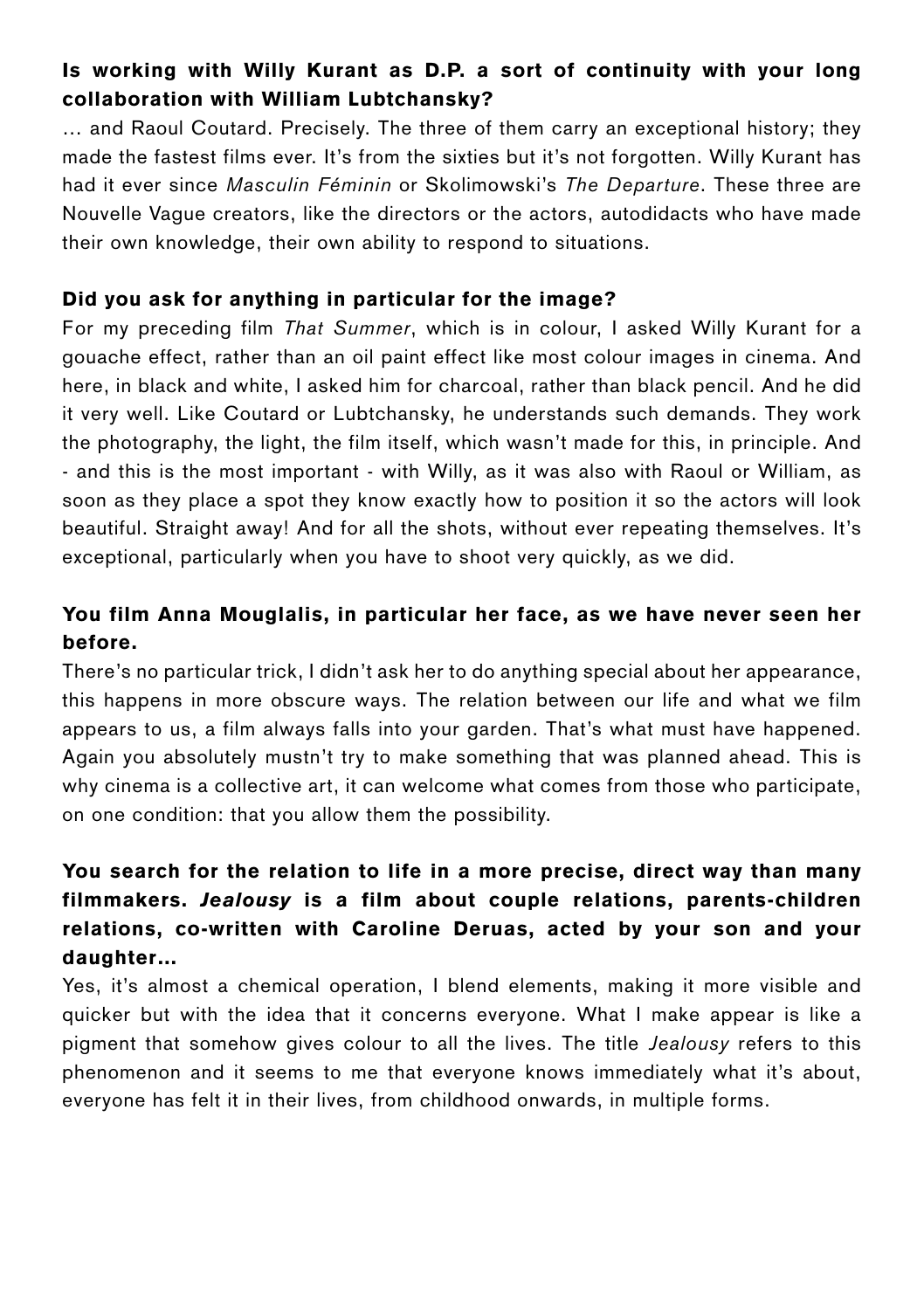## The actress Esther Garrel is also your daughter and Louis' sister. What did you look for when you chose her for the part?

It's the documentary aspect of the film. Esther is Louis' sister, she plays Louis' sister and I'm drawing my children. That's all I can say.

## Did you experience any particular difficulties directing Olga Milshtein, the little girl who plays Louis' daughter Charlotte?

No. She's the daughter of someone I know, who works in film. I'd noticed that she was very funny, with a lot of presence. But I was worried; I have never really directed a child. Arlette and Caroline had written Charlotte's scenes and I did wonder how I was going to go about it. It so happened that Jacques Doillon, who is much better than me with children, had also noticed Olga, and had shot *Un enfant de toi* with her. So he taught her how to be in front of a camera and I benefited from that. I did nothing special, I had her do her scenes with the other actors, she liked it. It was pretty much the same relationship I had with the other actors, most of whom I taught at the Conservatoire - including Louis, but not Anna, who did study at the Conservatoire but not with me. Olga was a 'former student' of Jacques Doillon.

## Where does the unexpected scene when Anna Mouglalis washes the feet of the old writer come from?

From the desire of an image. In the screenplay she gave him a massage. I thought it would be more beautiful. Some visual ideas - in this case clearly a reference to sacred history and art - take their place in the construction of the scene during the shooting and consequently transform it. A young woman washing the feet of an old man is a classic image that at one point finds its place. Here again this way of using a powerful visual image charged with history comes from silent cinema.

# One of the major aspects of the film is fathers: Louis and Esther's absent father, who is dead, and the substitute fathers that Louis and Claudia have found - the old professor and the old writer. Did the substitute fathers appear like a pattern in a carpet?

Yes, from the women. Arlette Langmann and Caroline Deruas each wrote a scene with an old man. Since I liked both scenes I kept them. I wanted to shoot older actors, people who have acted a lot but whose faces aren't known. My father introduced me to the two actors, Robert Bazil and Jean Pommier. One was already in *Wild Innocence* and the other in *Regular Lovers*.

#### Why did you choose Jean-Louis Aubert for the music?

Long ago word came to me that he would like to work with me on a music clip. At the time I couldn't but the idea remained. When his latest CD *"Roc'éclair"* came out,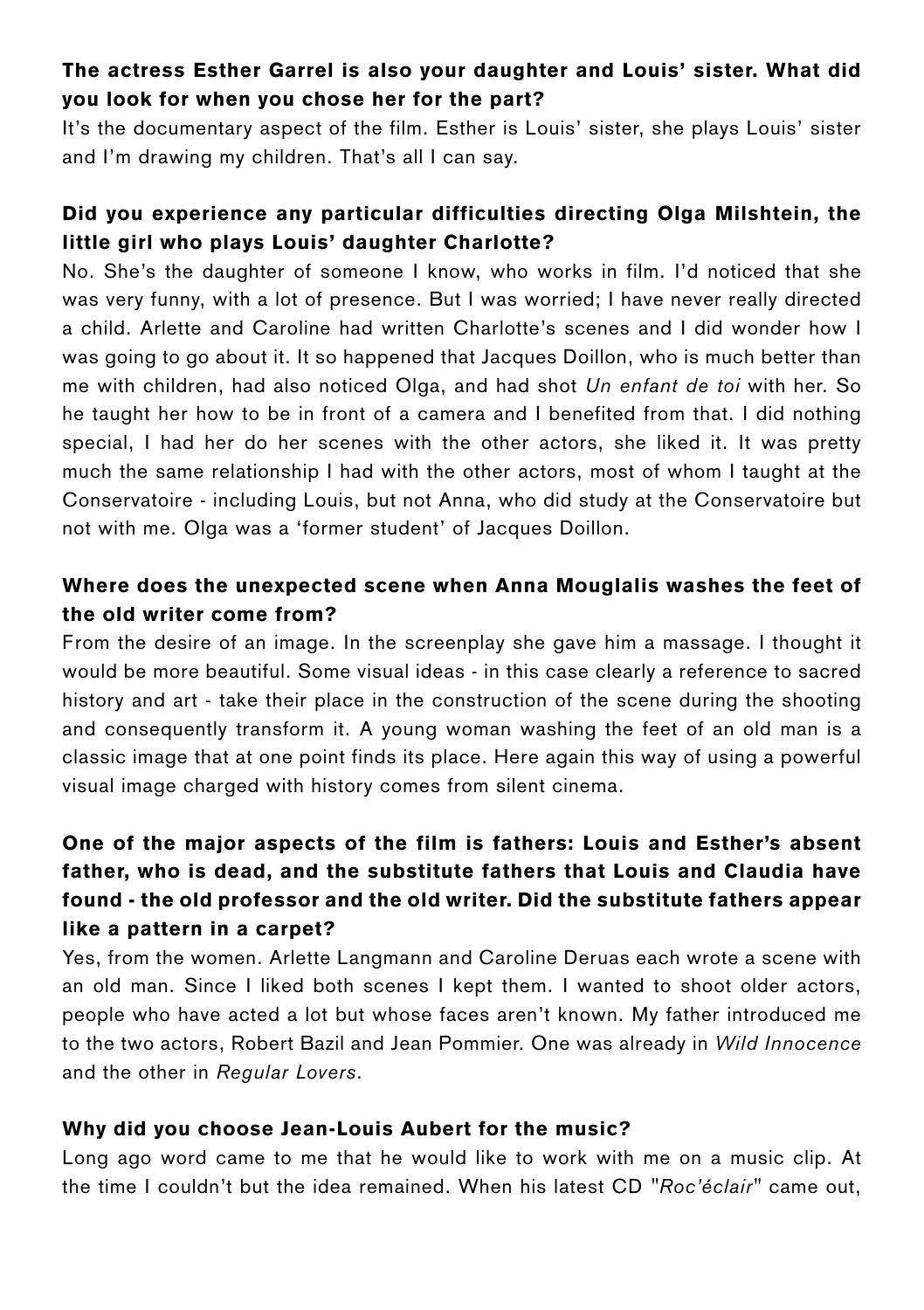I heard him say in an interview that it was connected with the death of his father. Not long after, my own father died. Caroline bought me *"Roc'éclair"*, and I found the way he evoked what he had felt without mentioning it very beautiful. Later, during the filming of *Jealousy* I looked for an idea for the music, something simple. And my production manager Serge Catoire suggested contacting Jean-Louis Aubert. Again, the elements found their place. I showed Aubert the film, he liked it and started writing the music immediately. The whole film was made like that: very fast but also quite simply.

#### Did you ask anything particular from him?

No, I only told him that I felt it should be like songs, only without lyrics. That's what he did, he understood very well.

#### There's a sort of continuity in the music of your films.

Yes, I favour music written by rock musicians, but ballads… as John Cale did for some of my other films, it really suits me well. There's probably a generational thing with this kind of music, from my first films, from *Les enfants désaccordés* in 1964 and *Marie pour mémoire* in 1967. But it's always down to encounters; you make films with what you find on your path.

# *"Ouvre ton Coeur" (Open Your Heart)*, the song over the end credits, wasn't composed for the film.

No, Jean-Louis Aubert had just written it when we met. As a result he told me: I'm working on this, and he sang it to me after I showed him the film. He and I agreed that it would fit very well.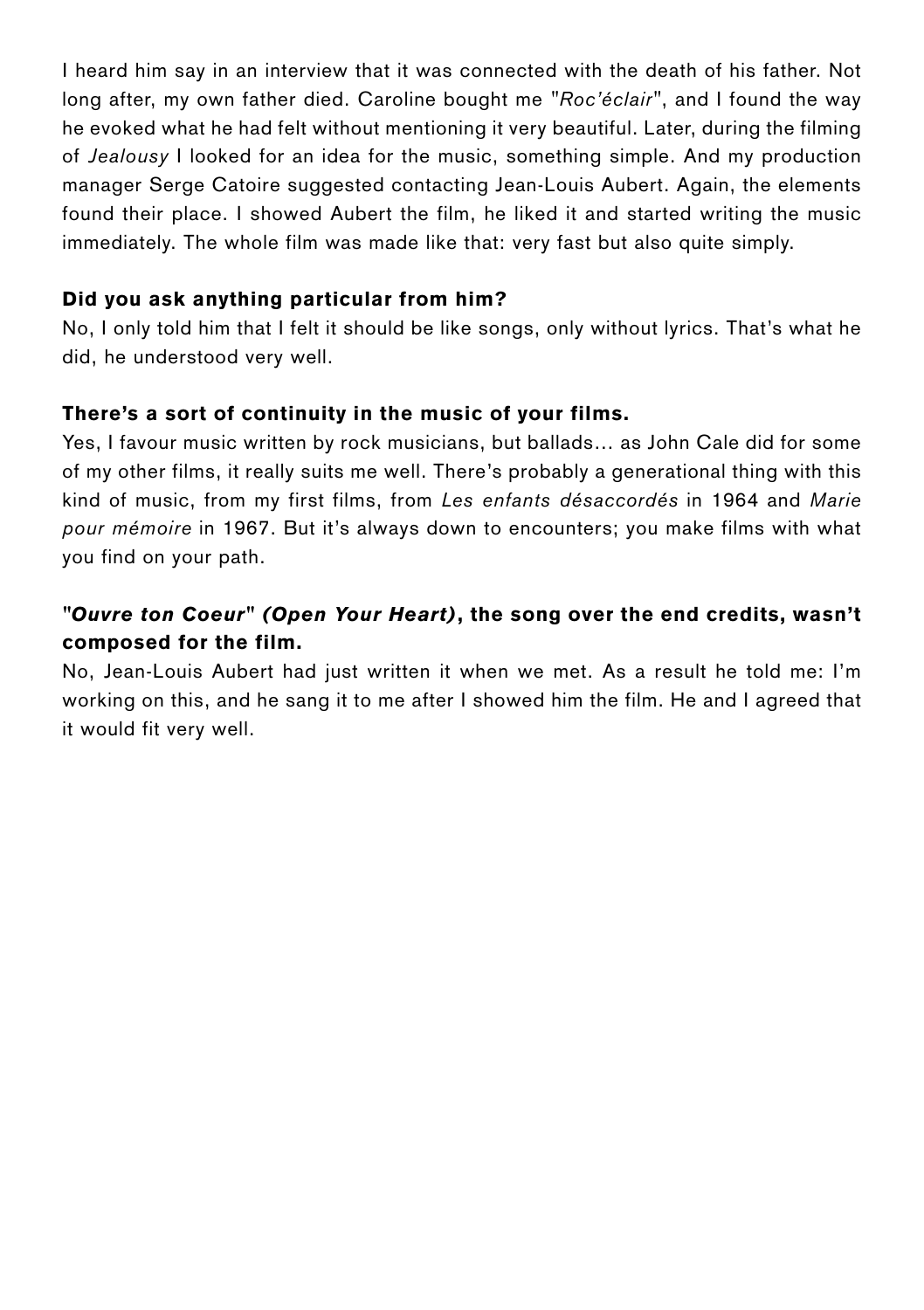Philippe Garrel was born April 6, 1948 and made numerous short films during his youth, including UNE PLUME POUR CAROLE, LES ENFANTS DESACCORDES and DROIT DE VISITE. His feature debut, MARIE POUR MÉMOIRE, won the Grand Prix at the Festival du Jeune Cinéma de Hyères. In 1969 he met rock icon Nico, with whom he would collaborate on LA CICATRICE INTERIEURE (1970). In 1982 Garrel was awarded the Jean Vigo Prize for L'ENFANT SECRET. A child of the Nouvelle Vague, he continued his path with LES BAISERS DE SECOURS (1988) which marked his first collaboration with novelist Marc Cholodenko. In 1992, his J'ENTENDS PLUS LA GUITARE won the Silver Lion in Venice, an Award he received a second time for REGULAR LOVERS (2005) a sensitive evocation of May 68 starring his son, Louis. In 2008, Garrel directed LA FRONTIERE DE L'AUBE, starring Louis Garrel and Laura Smet; in 2011, his film THAT SUMMER, starring Monica Bellucci, was selected for the Official Competition at the International Venice Film Festival.

#### FILMOGRAPHY

| 2013 | <b>JEALOUSY</b>                               |
|------|-----------------------------------------------|
| 2011 | <b>THAT SUMMER</b>                            |
|      | In Competition, Venice 2011                   |
| 2005 | <b>LA FRONTIERE DE L'AUBE</b>                 |
|      | Official Selection, Cannes 2008               |
| 2004 | <b>REGULAR LOVERS</b>                         |
|      | Silver Lion, Venice 2005                      |
|      | Louis Delluc Award 2005                       |
|      | European Film Academy Critics' Award 2006     |
| 2001 | <b>WILD INNOCENCE</b>                         |
|      | International Critics' Award, Venice 2001     |
| 1998 | <b>NIGHT WIND</b>                             |
| 1995 | <b>LE COEUR FANTOME</b>                       |
| 1993 | <b>LA NAISSANCE DE L'AMOUR</b>                |
| 1990 | <b>J'ENTENDS PLUS LA GUITARE</b>              |
|      | Silver Lion, Venice 1991                      |
| 1988 | <b>LES BAISERS DE SECOURS</b>                 |
| 1984 | ELLE A PASSE TANT D'HEURES SOUS LES SUNLIGHTS |
|      | <b>RUE FONTAINE (short)</b>                   |
| 1983 | LIBERTE, LA NUIT                              |
|      | Perspective Award, Cannes 1984                |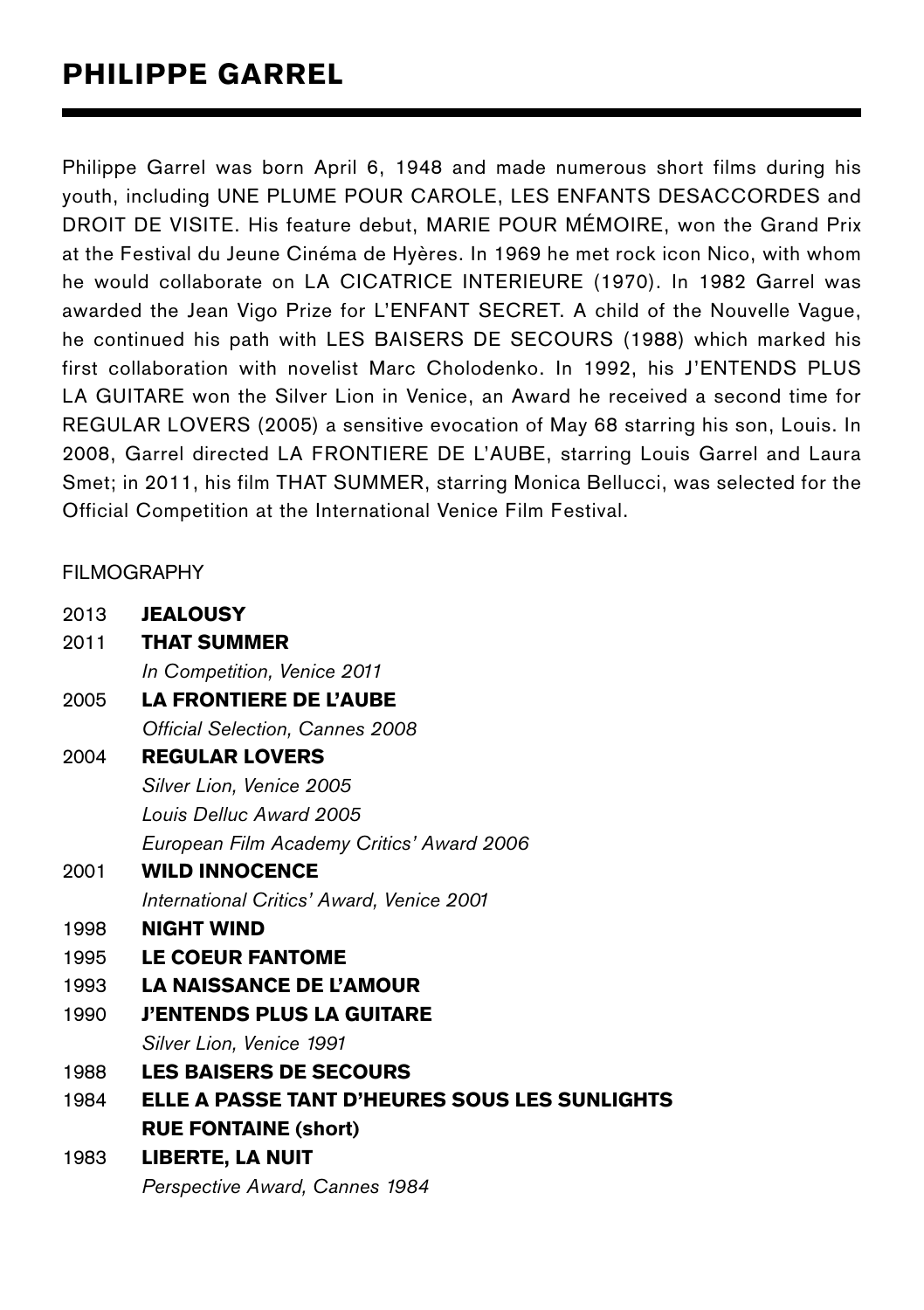| <b>L'ENFANT SECRET</b>                            |
|---------------------------------------------------|
| Jean Vigo Award 1982                              |
| LE BLEU DES ORIGINES (short)                      |
| LE VOYAGE AU PAYS DES MORTS                       |
| <b>LE BERCEAU DE CRISTAL</b>                      |
| UN ANGE PASSE                                     |
| <b>LES HAUTES SOLITUDES</b>                       |
| <b>ATHANOR (short)</b>                            |
| <b>LA CICATRICE INTERIEURE</b>                    |
| LE LIT DE LA VIERGE                               |
| <b>LA CONCENTRATION</b>                           |
| <b>LE REVELATEUR</b>                              |
| <b>MARIE POUR MEMOIRE</b>                         |
| Grand Prix, Festival du Jeune Cinéma, Hyères 1968 |
| <b>DROIT DE VISITE (short)</b>                    |
|                                                   |

LES ENFANTS DESACCORDES (short)

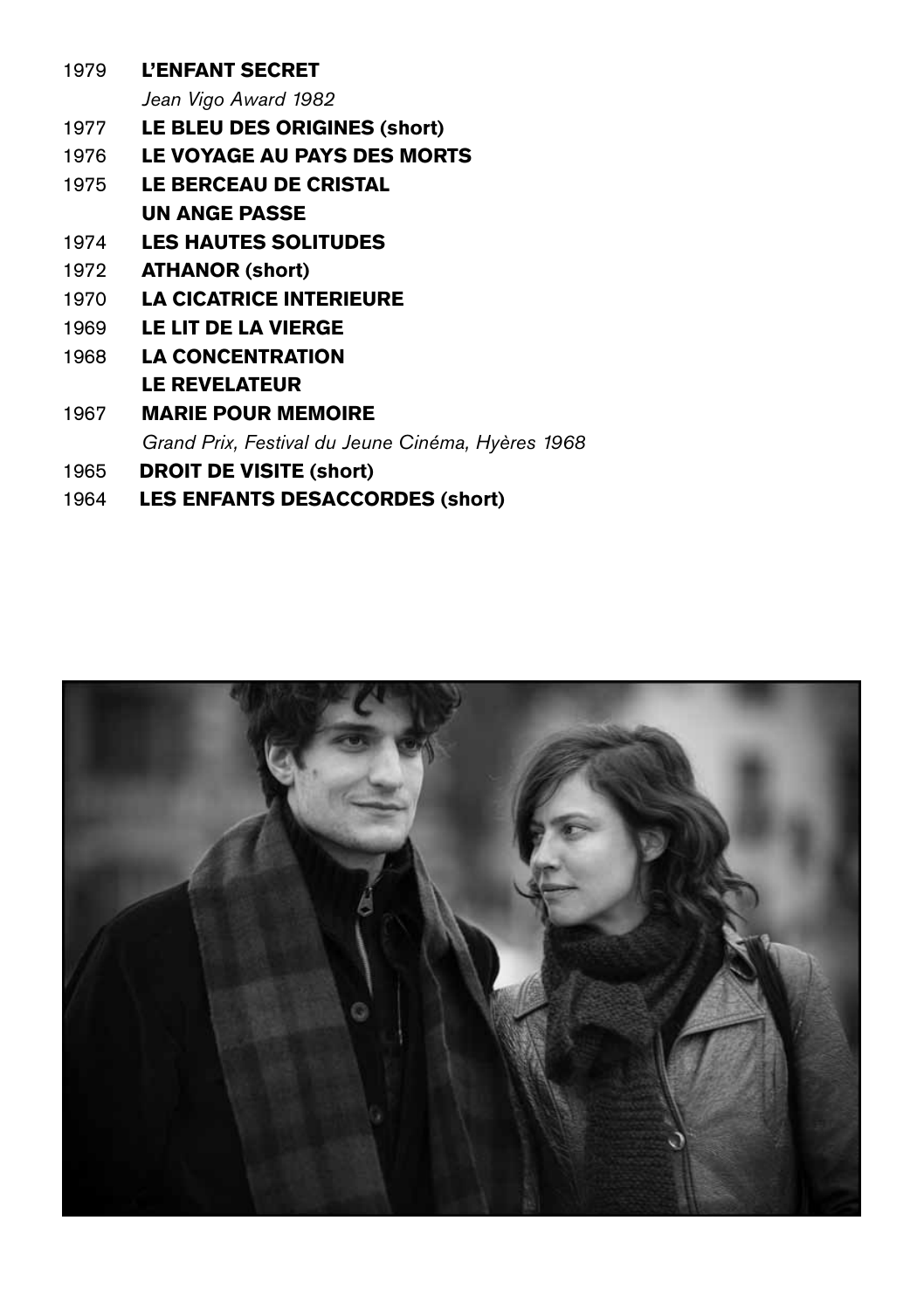# LOUIS GARREL - Louis

# FILMOGRAPHY

| 2013 | <b>JEALOUSY</b> by Philippe Garrel               |
|------|--------------------------------------------------|
| 2012 | A CASTLE IN ITALY by Valeria Bruni Tedeschi      |
| 2010 | <b>THAT SUMMER</b> by Philippe Garrel            |
|      | <b>BELOVED</b> by Christophe Honoré              |
| 2009 | THE THREE-WAY WEDDING by Jacques Doillon         |
| 2007 | <b>LA FRONTIERE DE L'AUBE</b> by Philippe Garrel |
|      | LOVE SONGS by Christophe Honoré                  |
|      | <b>ACTRICES</b> by Valeria Bruni Tedeschi        |
|      | <b>DANS PARIS</b> by Christophe Honoré           |
| 2005 | A CURTAIN RAISER (short) by François Ozon        |
|      | <b>REGULAR LOVERS</b> by Philippe Garrel         |
|      | Silver Lion, Venice 2005                         |
|      | César for Most Promising Young Actor, 2006       |
| 2003 | MA MERE by Christophe Honoré                     |
| 2002 | <b>THE DREAMERS</b> by Bernardo Bertolucci       |

2000 CECI EST MON CORPS by Rodolphe Marcon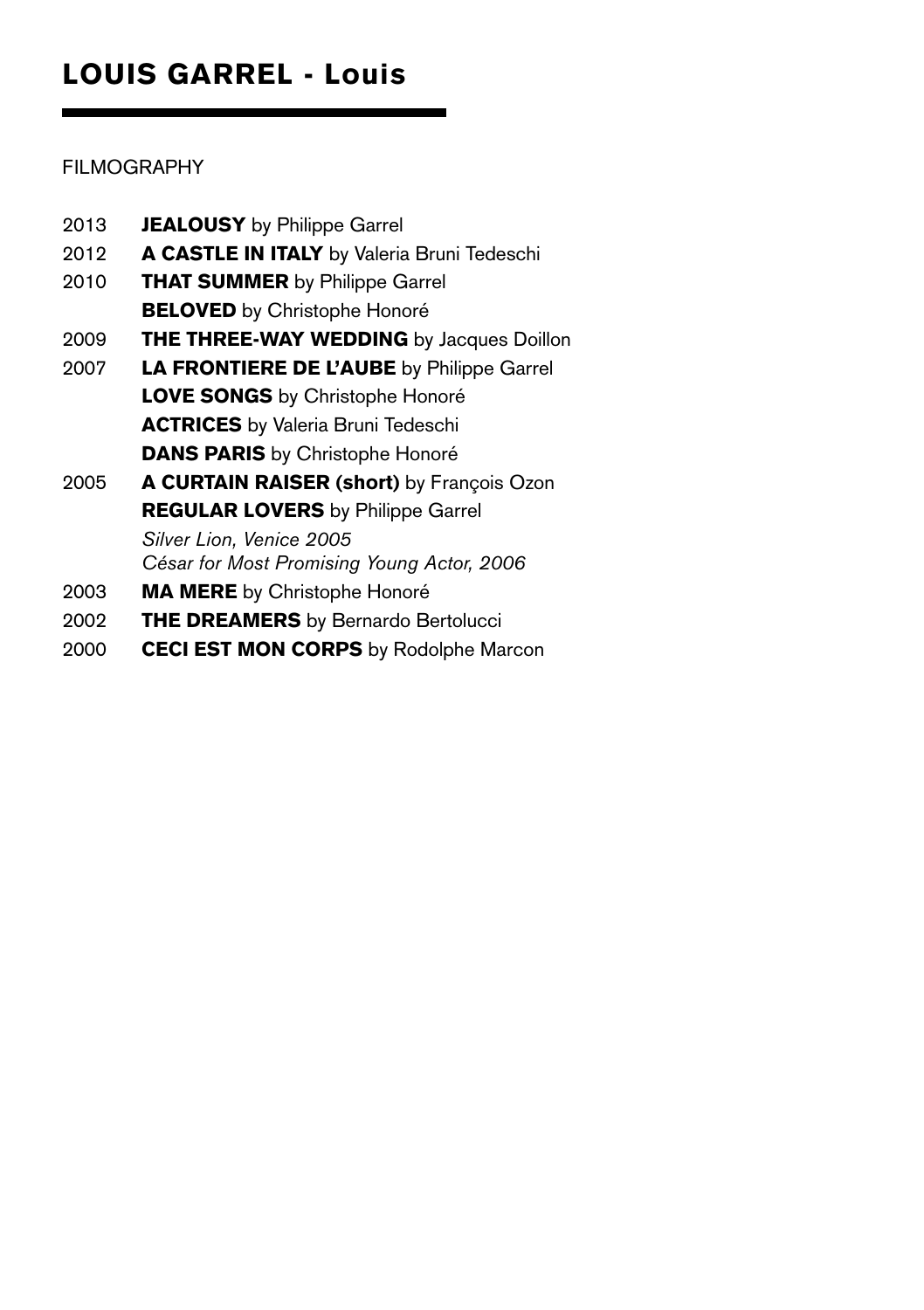## FILMOGRAPHY

| 2013 | <b>JEALOUSY</b> by Philippe Garrel                       |
|------|----------------------------------------------------------|
|      | <b>VANITES</b> by Samuel Benchetrit                      |
|      | <b>FOTO</b> by Carlos Saboga                             |
| 2012 | KISS OF THE DAMNED by Xan Cassavetes                     |
| 2011 | <b>CHEZ GINO</b> by Samuel Benchetrit                    |
| 2010 | <b>MAMMUTH</b> by Benoît Delépine and Gustave de Kervern |
|      | <b>GAINSBOURG: A HEROIC LIFE by Joann Sfar</b>           |
| 2009 | <b>COCO CHANEL &amp; IGOR STRAVINSKI</b> by Jan Kounen   |
| 2007 | I ALWAYS WANTED TO BE A GANGSTER by Samuel Benchetrit    |
| 2005 | <b>THE DARK SEA (MARE NERO)</b> by Roberta Torre         |
| 2004 | <b>ROMANZO CRIMINALE</b> by Michele Placido              |
|      | <b>REAL LIFE</b> by Panos Koutras                        |
|      | <b>ICAROS' DREAM</b> by Costas Natsis                    |
| 2003 | LE PRIX DU DESIR by Roberto Ando                         |
|      | <b>AFTER WE'VE GONE by Damien Odoul</b>                  |
| 2002 | A NEW LIFE by Philippe Grandrieux                        |
|      | PLAYING "IN THE COMPANY OF MEN" by Arnaud Desplechin     |
| 2001 | <b>THE WOLF OF THE WEST COAST</b> by Hugo Santiago       |
|      | <b>NOVO</b> by Jean-Pierre Limosin                       |
| 2000 | <b>THE CAPTIVE</b> by Chantal Akerman                    |
|      | <b>MERCI POUR LE CHOCOLAT</b> by Claude Chabrol          |
| 1997 | <b>TERMINALE</b> by Francis Girod                        |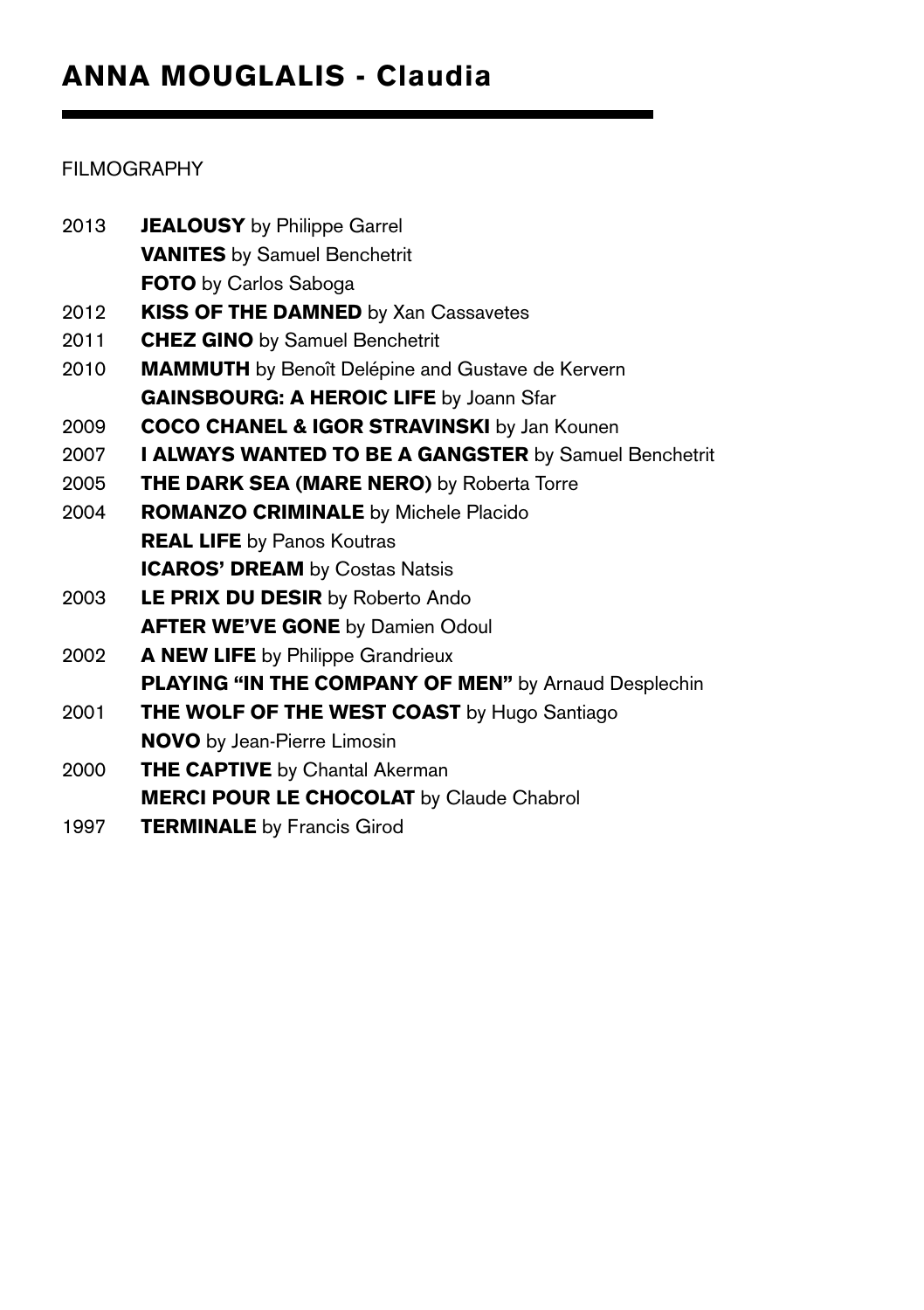# SAÏD BEN SAÏD (Producer)

# FILMOGRAPHY

| 2014 | <b>BLACKBIRD</b> by David Mamet (in preparation)               |
|------|----------------------------------------------------------------|
| 2013 | <b>MAPS TO THE STARS</b> by David Cronenberg (post-production) |
|      | <b>JEALOUSY</b> by Philippe Garrel                             |
|      | <b>A CASTLE IN ITALY</b> by Valeria Bruni Tedeschi             |
|      | <b>PASSION</b> by Brian De Palma                               |
| 2012 | <b>LOOKING FOR HORTENSE</b> by Pascal Bonitzer                 |
| 2011 | <b>CARNAGE</b> by Roman Polanski                               |
|      | <b>UNFORGIVABLE</b> by André Téchiné                           |
| 2010 | <b>LOVE CRIME</b> by Alain Corneau                             |
| 2009 | <b>LUCKY LUKE</b> by James Huth                                |
|      | <b>CHICAS</b> by Yasmina Reza                                  |
|      | THE GIRL ON THE TRAIN by André Téchiné                         |
| 2008 | <b>THE GREAT ALIBI</b> by Pascal Bonitzer                      |
| 2007 | <b>THE KILLER by Cédric Anger</b>                              |
|      | <b>INJU</b> by Barbet Schroeder                                |
| 2006 | <b>FAMILY HERO</b> by Thierry Klifa                            |
|      | THE WITNESSES by André Téchiné                                 |
| 2002 | <b>RUBY AND QUENTIN</b> by Francis Veber                       |
| 2000 | FAR by André Téchiné                                           |
| 1999 | <b>TOTAL WESTERN</b> by Eric Rochant                           |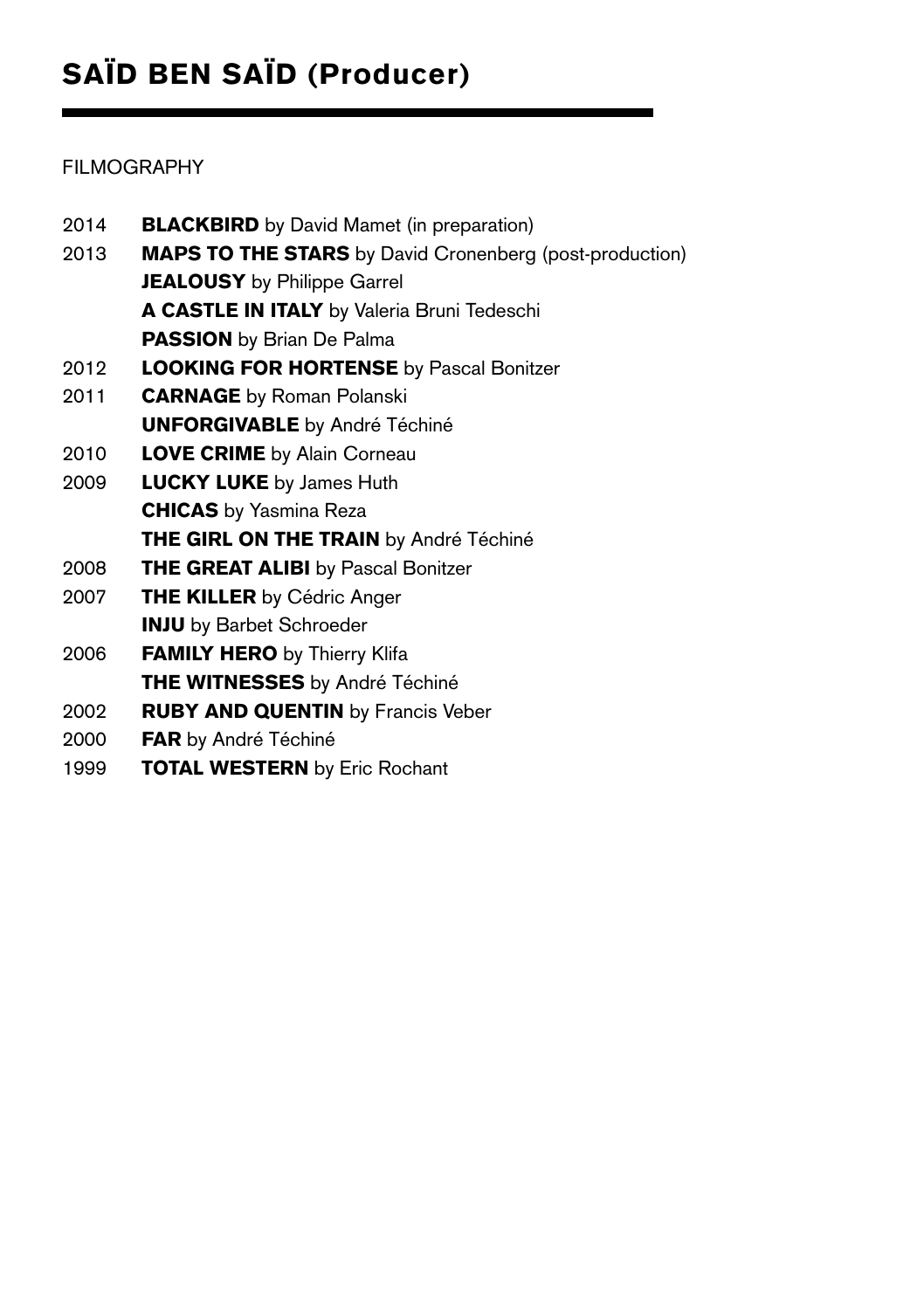# CAST

*Louis* Louis Garrel *Claudia* Anna Mouglalis *Clothilde* Rebecca Convenant **Charlotte OLGA MILSHTEIN** *Esther* Esther Garrel

Ē.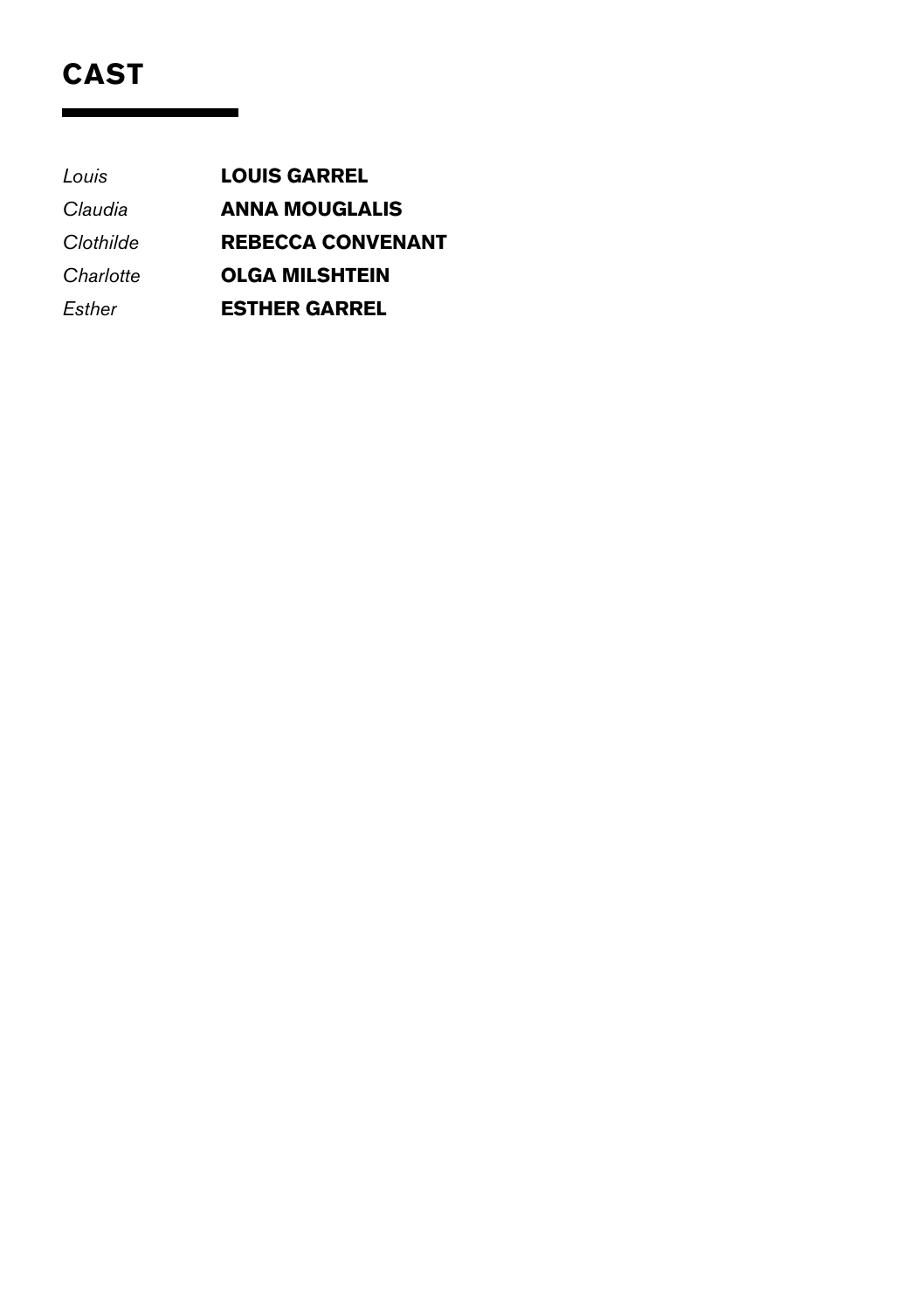# **CREW**

Produced by Saïd Ben Saïd – SBS Productions

Directed by Philippe Garrel

**Screenplay** Philippe Garrel Caroline Deruas Arlette Langmann Marc Cholodenko

DP Willy Kurant

Editor Yann Dedet

**Original Music** Jean-Louis Aubert

Sound Guillaume Sciama

Costume Designer Justine Pearce

Production Designer Manu de Chauvigny

Production & Post-Production Manager Serge Catoire

1st Assistant Director PAOLO TROTTA